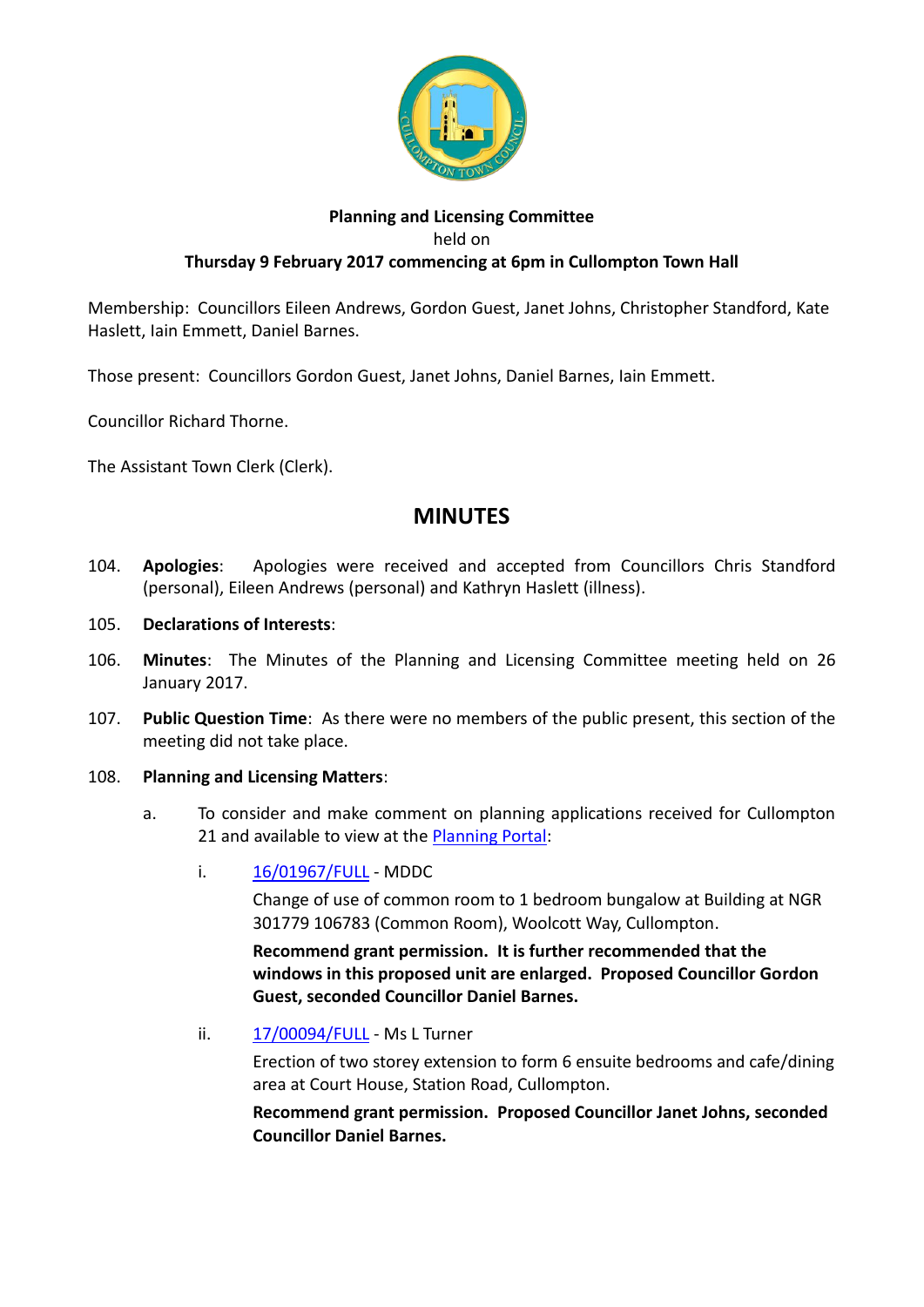iii. [17/00171/FULL](https://planning.middevon.gov.uk/online-applications/applicationDetails.do?activeTab=documents&keyVal=OKP2ZMKS05K00) - Mr P Lee

Variation of condition 2 to allow the substitution of approved plans and condition 3 Archaeological programme and to discharge conditions 5, 6 and 7 on Planning Permission 15/01414/FULL at Drew's Forge, Higher Mill Lane, Cullompton.

**The council will accept the Planning Authorities determination. Proposed Councillor Iain Emmett, seconded Councillor Daniel Barnes.**

iv. [17/00175/FULL](https://planning.middevon.gov.uk/online-applications/applicationDetails.do?activeTab=documents&keyVal=OKPDOZKS04G00) - Mr P Coulton

Retention of fixed fence to flat roof at 61B Fore Street, Cullompton.

**Recommend refusal as it is considered that a flat roof is likely to be of insufficient strength to support use as a roof terrace and that the installed railings may be insufficient to prevent falling from the roof. Proposed Councillor Janet Johns, seconded Councillor Daniel Barnes.**

b. To receive planning determinations and consider any other planning matter brought forward at the discretion of the Chair.

The following planning determinations were noted.

## **Approved**

| 15/01366 FULL |              | Mr M Morgan            | Retention of uPVC windows at Flats 1 & 2,<br>44 Fore Street, Cullompton.                                                                                                                                                                     |
|---------------|--------------|------------------------|----------------------------------------------------------------------------------------------------------------------------------------------------------------------------------------------------------------------------------------------|
| 15/01742 FULL |              | Mr G Ford              | Erection of a conservatory at 26 Culm Lea,<br>Cullompton.                                                                                                                                                                                    |
| 15/01827 LBC  |              | Mr W Gale              | Listed Building Consent for the removal of<br>internal walls, erection<br>two<br>0f<br>a -<br>supporting pier, levelling of a section of<br>floor, painting of external façade and<br>internal alterations at 24 Fore Street,<br>Cullompton. |
| 15/01907 FULL |              | Mr T Ahern             | Retention of change of use of one room<br>from a shop to an additional bedroom for<br>a house of multiple occupancy. at 27 High<br>Street, Cullompton.                                                                                       |
| 15/01915      | <b>FULL</b>  | Mr W Elworthy          | Variation of conditions 2 (approved<br>drawings) and 8 (site location plan) of<br>Planning Permission 04/00888/FULL at<br>Land at NGR 300479<br>105981<br>(adj<br>Colebrooke Court), Colebrooke<br>Lane,<br>Cullompton.                      |
| 16/00013 FULL |              | Mr M Farmer            | Change of use of agricultural land to<br>domestic curtilage and erection of garage<br>at Land and buildings at NGR 300589<br>105835 (Colebrooke Lane), Cullompton.                                                                           |
| 16/00039      | <b>HOUSE</b> | Mr and Mrs T<br>Carver | Erection of new storage shed following<br>demolition of garage and workshop at<br>Claremont, 65 Fore Street, Cullompton.                                                                                                                     |